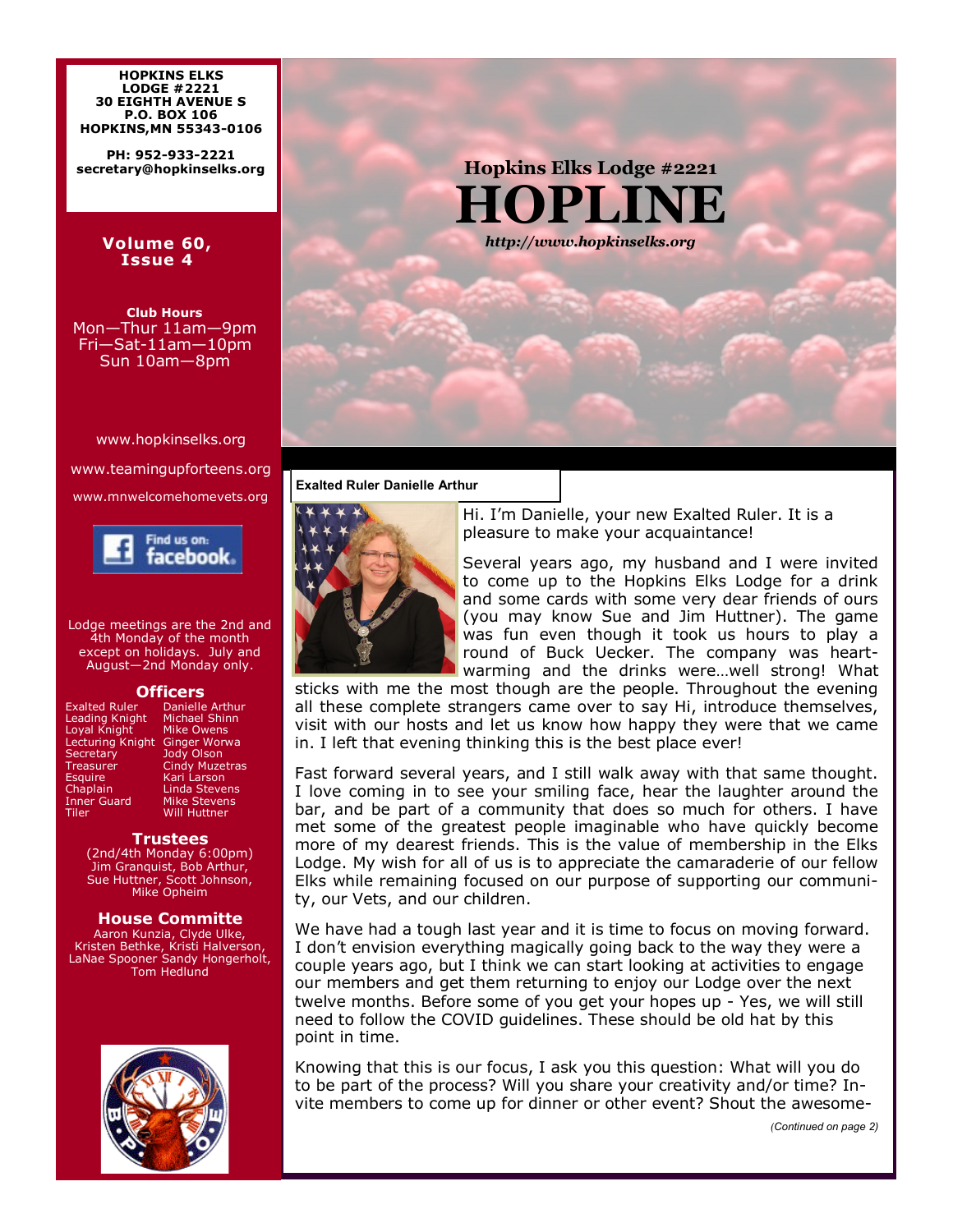# **Page 2 Hopkins Elks Lodge #2221**

ness of being an Elk? It will take all of us to bring us together. I am looking forward to teaming up with our Officers, Trustees, House Committee, Special Events, the many committees, and YOU to make this a great year!

I want to take a moment to say a very special "Thank You" to our 2020-2021 Officers, Trustees, and Committees. The year was unique to say the least, but I am proud of how we managed through the experience. This would not have been possible without our ER Sue Huttner. Thank you Sue for all the hours spent gathering information, the passion of ensuring our Lodge was doing the right thing, and being our leader through the pandemic. We owe you a debt of gratitude!

As for the upcoming month, we have our Easter Brunch scheduled from 10am-1pm April 4, 2021. Sign-up is required for the seating time of your choice. You can find additional information in the Weekly Update. The Metro District Deputy meeting is scheduled for April 17, 2021 and all are welcome. This is a great time to hear what the Lodges in the Metro District are working on and hear the reports of the committees across our organization. Details can be found in the Weekly Update for time and place.

Until next month, Danielle

It's great to be an Elk!



| <b>Membership Report</b>                                                | <b>Birthdays</b>                                 |  |  |  |
|-------------------------------------------------------------------------|--------------------------------------------------|--|--|--|
| <u>As of March 22, 2021</u>                                             | The following members have birthdays this month: |  |  |  |
| <b>Next Initiation: May 1, 2021</b><br>This info is posted at the Lodge | This info is posted at the<br>Lodge              |  |  |  |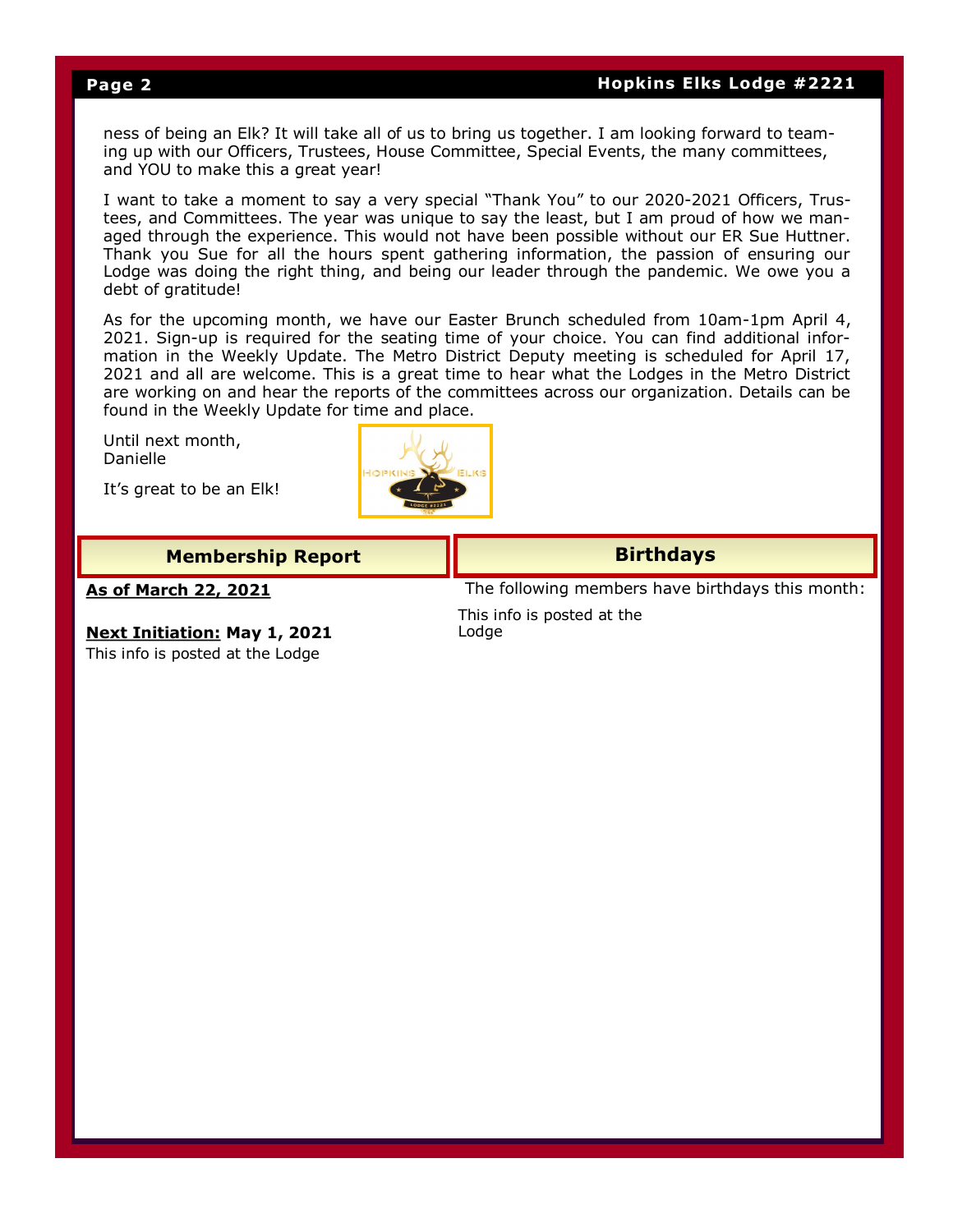# **Page 3 Hopkins Elks Lodge #2221**

# **OPPORTUNITIES CURRENTLY EXIST FOR:**

- **Hopline Mailing** responsible for picking<br>**Hopline Mailing** responsible for picking **Hopline Mailing** - responsible for pressing<br>up the monthly Hopline from printer, preup the monthly Hopline from printer, pro-<br>paring for mailing, and sending out at the<br>paring for national month. paring for manning, and
- beginning of the states We need someone to<br>Weekly Updates We need someone to **Weekly Updates** - We need someone to<br>keep our members informed of the lodge keep our members more<br>activities and happenings.
- **Various committees** We are still looking<br>**Various committees** We are still looking Various committees were
	- $\triangle$  Americanism
	- Government Affairs
- **Cooks** for Sunday morning breakfast and Thursday dinners.

Is your interest piqued? Is your interest piqued?<br>Contact Danielle Arthur via phone or email if<br>Contact under any of these opportunities. Contact Danielle Arthur Via priorie of Sm.<br>interested in any of these opportunities.





# **ANNUAL STATEMENTS COMING SOON:**